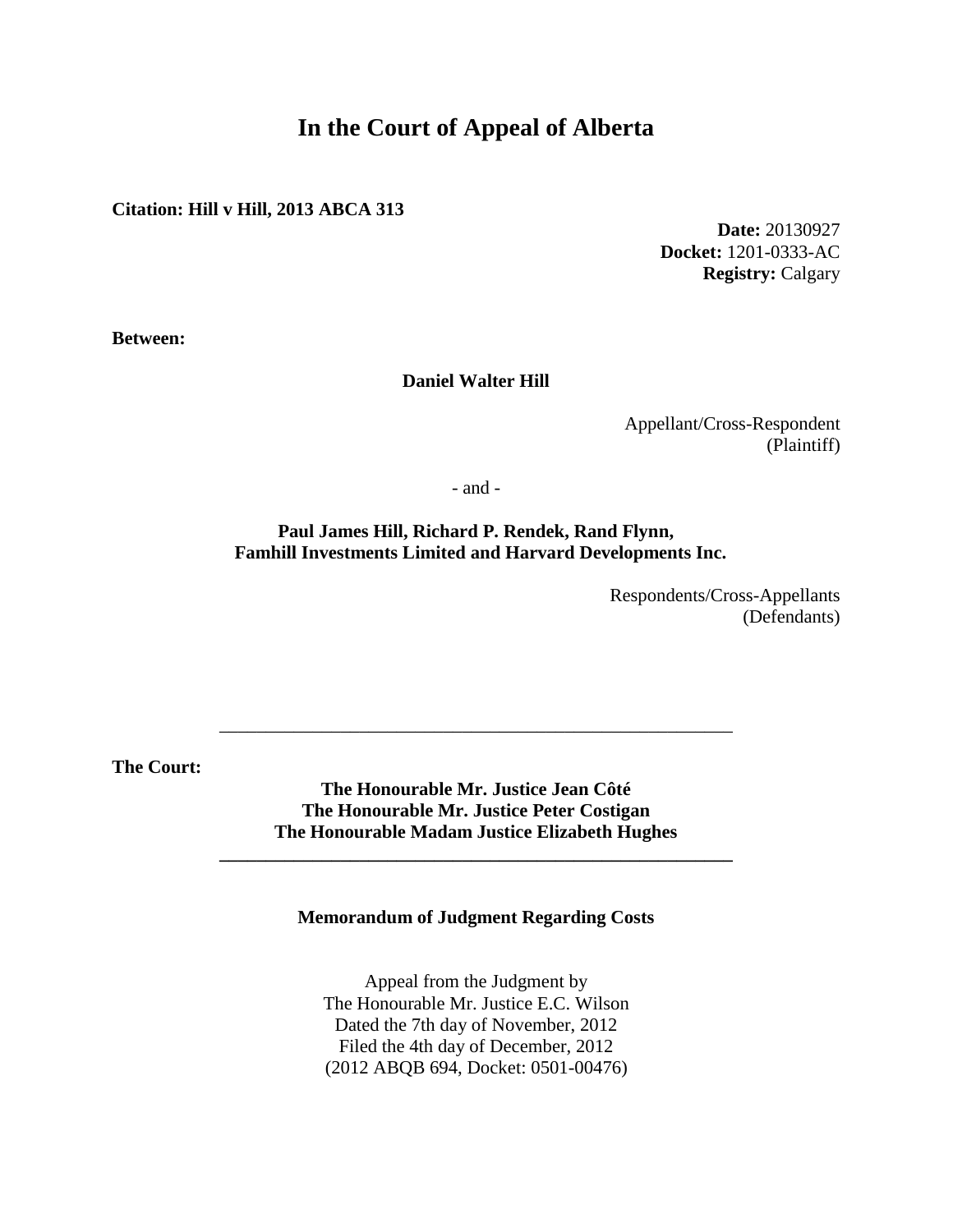#### **Memorandum of Judgment Regarding Costs** \_\_\_\_\_\_\_\_\_\_\_\_\_\_\_\_\_\_\_\_\_\_\_\_\_\_\_\_\_\_\_\_\_\_\_\_\_\_\_\_\_\_\_\_\_\_\_\_\_\_\_\_\_\_\_

\_\_\_\_\_\_\_\_\_\_\_\_\_\_\_\_\_\_\_\_\_\_\_\_\_\_\_\_\_\_\_\_\_\_\_\_\_\_\_\_\_\_\_\_\_\_\_\_\_\_\_\_\_\_\_

# **The Court:**

# **A. Introduction**

[1] This is an appeal and a cross-appeal from a costs decision given after a long trial. The trial judge's decision on the merits is 2012 ABQB 256, and his decision on costs is 2012 ABQB 694. They set out the facts in great detail, but these brief details will introduce the basic situation, and state a few facts in general terms.

[2] The appellant's late father built up a very successful valuable set of businesses. Ownership depended upon a discretionary trust made long ago, partly for tax reasons. The appellant (who later became legally trained) had little to do with the business. His brother did, and ultimately the trustees appointed him as beneficiary. The appellant formed the fixed belief that years before, four of the children had been appointed, and so the appellant (as one of them) had a 1/4 interest in the business. The trial judge found that that was not so.

[3] The appellant was the plaintiff, and his statement of claim raised many other causes of action and allegations. It also sought disgorgement of profits on a host of grounds. The appellant alleged that almost everyone on the other side had been guilty of a variety of types and instances of fraud, dishonesty, and other misconduct.

[4] The trial judge gave two separate sets of costs, one to the corporate defendants and one to the individual defendants. They had been separately represented for some years before the trial. They are the respondents.

[5] The judge gave the respondent defendants costs calculated on 4 times column 5 of Schedule C up to the close of the appellant plaintiff's case at trial, and on single column 5 thereafter.

[6] The appellant plaintiff has appealed costs (separately from his unsuccessful appeal on the merits of the lawsuit). The respondent defendants cross-appeal the restriction of costs to single column 5 for the last part of the trial.

[7] There is an outstanding motion to fix certain aspects of the costs of the main appeal, but we have been asked not to decide that until this trial costs appeal is decided.

[8] We will discuss the main appeal first, then the cross-appeal.

# **B. Exceeding Column Five**

[9] On the main appeal, the appellant first objects to any fees which exceed single column 5 of Schedule C.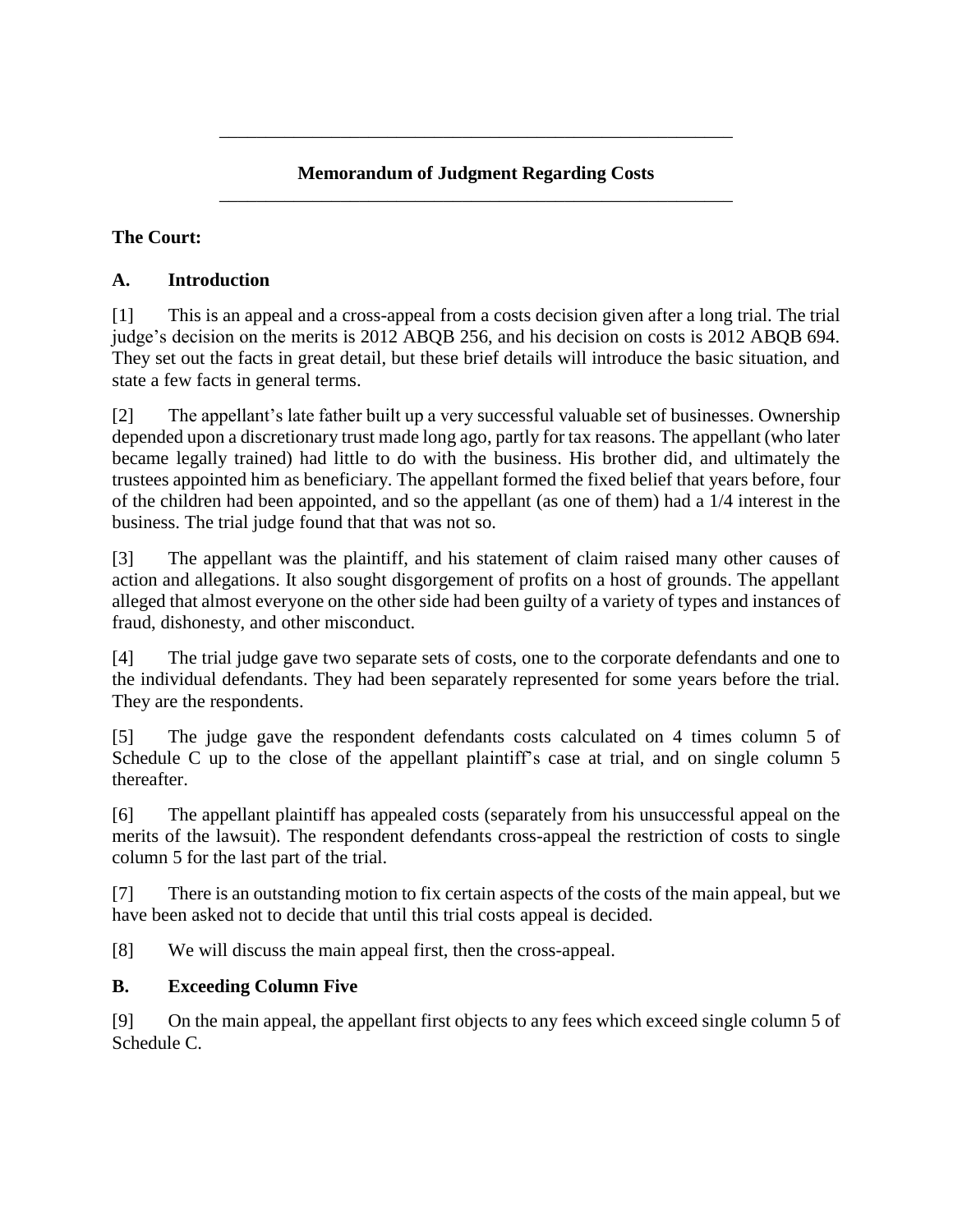[10] His ground for this first objection alleges that some of the matters which the trial judge considered are entirely irrelevant to costs.

[11] The first matter said to be irrelevant is how much the winning parties' legal fees were. But party-party costs are not plucked out of the ether; they are designed to be somewhere around half a reasonable legal bill, or a little under. And Schedule C does not bind a judge in any respect, and is not even presumed correct. See R 10.31(3)(a) and Part D below. So actual legal bills are relevant. That the actual bills might be too high goes to weight, not to relevance. And the appellant never argued that the respondents' legal bills were too high, says the trial judge. The respondents say that the appellant did not object to looking at these bills at any time in the Court of Queen's Bench. And the amount of actual legal bills is only one of many factors. This factor is a useful cross-check: *Caterpillar Tractor v Ed Miller Sales*, 1998 ABCA 118, 216 AR 304, [1998] 10 WWR 736 (paras 8, 9).

[12] The second objection in the appellant's list is not really relevance. It is that someone else paid some of the legal bills. But the legal test to recover party-party costs is not what has been paid; it is whether the party was liable to pay his lawyer. The respondents were liable. Payment of fees by an insurer, relative, or friend is not a bar to recovering costs: *Jacobi v Aqueduct Roman Catholic Separate School District* (1994) 153 AR 241, 246-47 (paras 17-24); *Armand v Carr* [1927] SCR 348, [1927] 2 DLR 720.

[13] In any event, this question is academic here. No one else paid the legal bills; there was simply an unequal distribution from a purely discretionary trust. Nor was this objection ever made to the trial judge. The appellant's suggestion that his father used money that had been held back for this suit is not founded in the evidence.

[14] The third factor to whose relevance the appellant objects is that the appellant had brought many wasteful motions. This cannot be irrelevant, in light of R 10.33, paras  $(1)(d)$ ,  $(f)$  and  $(2)(a)$ , (d). The appellant and his ever-evolving claims were moving targets throughout, and he was so ingenious, persistent, technical and unpredictable, that the respondents needed the utmost care. That topic of prolonged interlocutory warfare cannot possibly be irrelevant. Rule 10.33(2)(a) expressly makes relevant unnecessary conduct or conduct lengthening or delaying the action or steps in it. There was a plethora of that. As for the size of the evidence, the number of witnesses is not the only measure. Five hundred and ninety records, totalling over 6500 pages, were marked as exhibits.

[15] The appellant now suggests that looking at the numerous motions in the suit is double counting. But it is not; the trial judge considered the motions from the point of view of complexity. This lawsuit was complex from any point of view. The trial judge was entitled to take notice of the contents of the court file, and did not need evidence of such motions made before he performed duties in this suit.

[16] The fourth irrelevant factor which the appellant suggests the trial judge relied on was the previous similar lawsuits. That situation is rare in ordinary litigation. It adds complexity, adds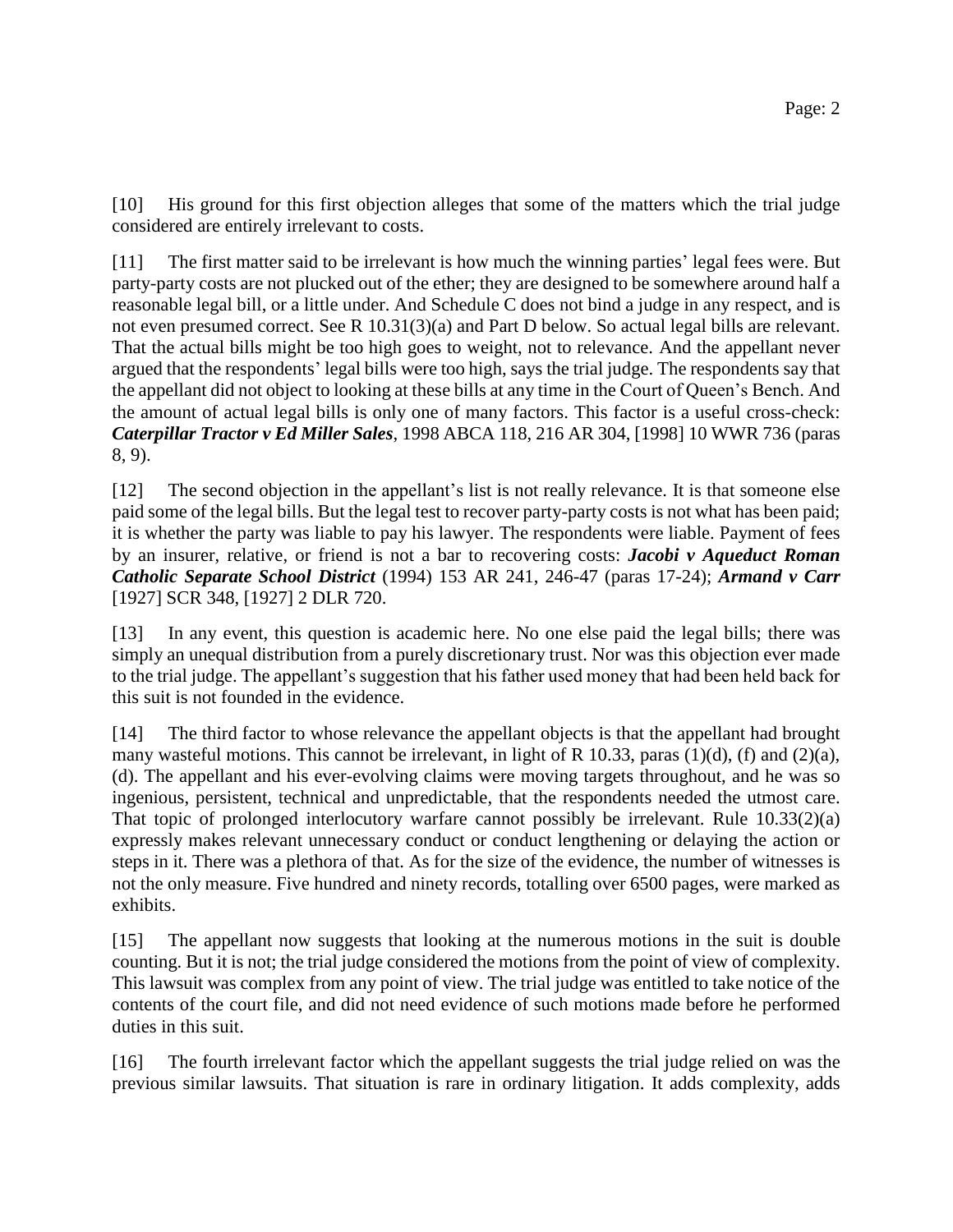volume to the relevant paperwork, and adds issues of *res judicata*; so we have trouble in seeing that that is irrelevant to costs. In any event, the trial judge expressly did **not** weigh this independently (para 19). He merely mentioned it in his preliminary survey of the background (para 16). So this is academic too.

[17] The fifth irrelevant factor allegedly relied on was the appellant's unshakeable belief in a valid trust in his favor. But the trial judge's point was not the appellant's motivation; it was his extraordinary persistence, and continual searching for new reasons to reach the same old conclusion. The courts' experience with many indefatigable litigants shows how much that multiplies litigation expenses for opponents. Whatever the appellant's actual motivation or beliefs, his conduct had a certain manner. A reasonable bystander (or opponent) would have concluded that as a result, caution and sufficient resources were called for. See the trial judge's Reasons on costs, para 17, and note the past tense at the end. The test was not subjective.

[18] The appellant also complains that two parts of the trial got a different costs scale (some column 5, some four times that). But that is the obverse side of the cross-appeal. We will discuss that below, under Part D.

[19] The sixth factor which the appellant calls irrelevant was accusing the respondents of serious impropriety, with little or no evidence to support those accusations. The appellant's pleadings and arguments at every step were studded with examples of that. One could cite a dozen modern Alberta cases (some in the Court of Appeal) increasing costs for that reason. See also the *Caterpillar* case, *supra*, at para 12. Recent high authority is *Hamilton v Open Window Bakery*, 2004 SCC 9, [2004] 1 SCR 303, 316 NR 265 (para 26). We are aware of no Canadian authority questioning the relevance of that factor. Indeed it is mandated by R 10.33(2)(a), (d), (e). The fact that the appellant withdrew many of these allegations halfway through trial is a repeat of the issues on the cross-appeal. Again, see Part D for a discussion.

[20] There is no validity to any of the first ground of appeal. And even if one were to ignore the standard of review, single column 5 would have been patently insufficient. That is explained in Part D below.

# **C. Separate Sets of Costs**

[21] The respondents say that this objection by the appellant is new in the Court of Appeal, and was not made in the Court of Queen's Bench, as was pointed out there to the trial judge. The topic is not discussed in the trial judge's reserved written costs Reasons.

[22] The appellant now argues that the two groups of defendants, separately represented, should share a single set of costs. This overlaps with the earlier appeal on the merits, which we decided. There the appellant argued that for the same reasons, the Court of Appeal should not hear separate counsel. The Court of Appeal rejected that argument.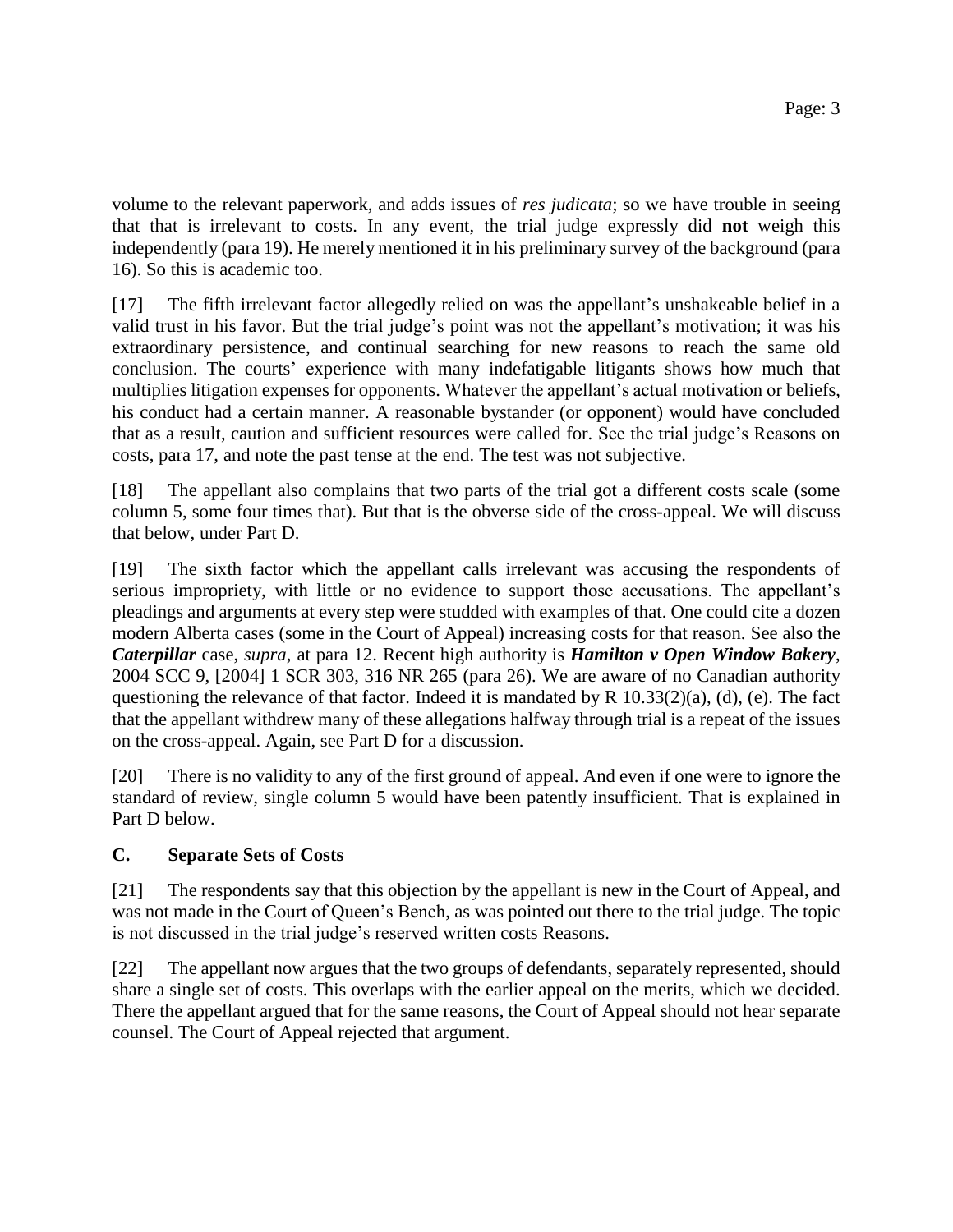[23] One test may be "whether a party unnecessarily separated that party's defence from that of another party": R 10.33(2)(c).

[24] Obviously there is some overlap in the various defendants' interests, but the issue is slightly different: whether separate counsel or defences were necessary, or reasonably appeared to be needed. The test is not how the suit turned out; it is what was possible a long time before trial: *Lamport v Thompson*, *infra*. If the identity of the various parties' interests and positions did not apply all across the board, then obviously separate counsel were needed. The central and original contest was over who in effect owned one of the companies. How could the individuals who were the rival owners have identical positions to the companies owned? The companies were accused of oppression and of knowing breaches of trust because of matters of which the companies and their officers had no personal knowledge, and did not believe had happened. Knowledge is relevant, so the companies had a defence not open to the family members.

[25] The fact that the appellant kept alleging misconduct by certain parties, and changing his grounds of suit, made separate counsel even more important.

[26] In any event, a party accused of individual bad and dishonest conduct such as fraud, is entitled to his or her own counsel: *Keystone Shingles & Lumber v Royal Plate Glass etc Insurance* (1955) 15 WWR 283, 285 (BC); *Valley Salvage v Molson Brewery* [1976] 3 WWR 673 (BC); *Lamport v Thompson* [1942] 2 DLR 65, 69 (Ont).

[27] The appellant kept adding to his list of alleged instances and types of misconduct. The allegations were usually against one or two individuals, and usually not all parties were alleged guilty of a single accusation. That alone shows diversity of interest. Nor were the respondent defendants obliged to laugh off the allegations in this suit by a persistent litigant involving both huge sums of money, and the reputations of many, including a lawyer and a chartered accountant.

[28] There is some resemblance to the separate-costs awards in *599291 Alta (Three River Rentals) v Luff*, 2008 ABCA 57, 429 AR 215.

[29] The appellant alone had three trial counsel.

[30] No unnecessary duplication of work is alleged between the two sets of counsel for the respondent defendants. Obviously the trial judge thought there was no significant unnecessary duplication. The only example of the respondents' allegedly unnecessary duplication mentioned in the appellant's factum on costs is some portions of their statements of defence. The same factum mentions adoption of certain arguments of the co-defendants. That is the opposite of duplication of work.

[31] The Court should be slow to second-guess counsel's decision as to when interests conflict: *Kurian v Administrator of Motor Vehicle Accident etc Act (#2)*, 2004 ABCA 217, Edm. 0203-0078-AC, [2004] AUD 2039 (June 28, with corrigenda) (para 10).

[32] This second ground of appeal must fail.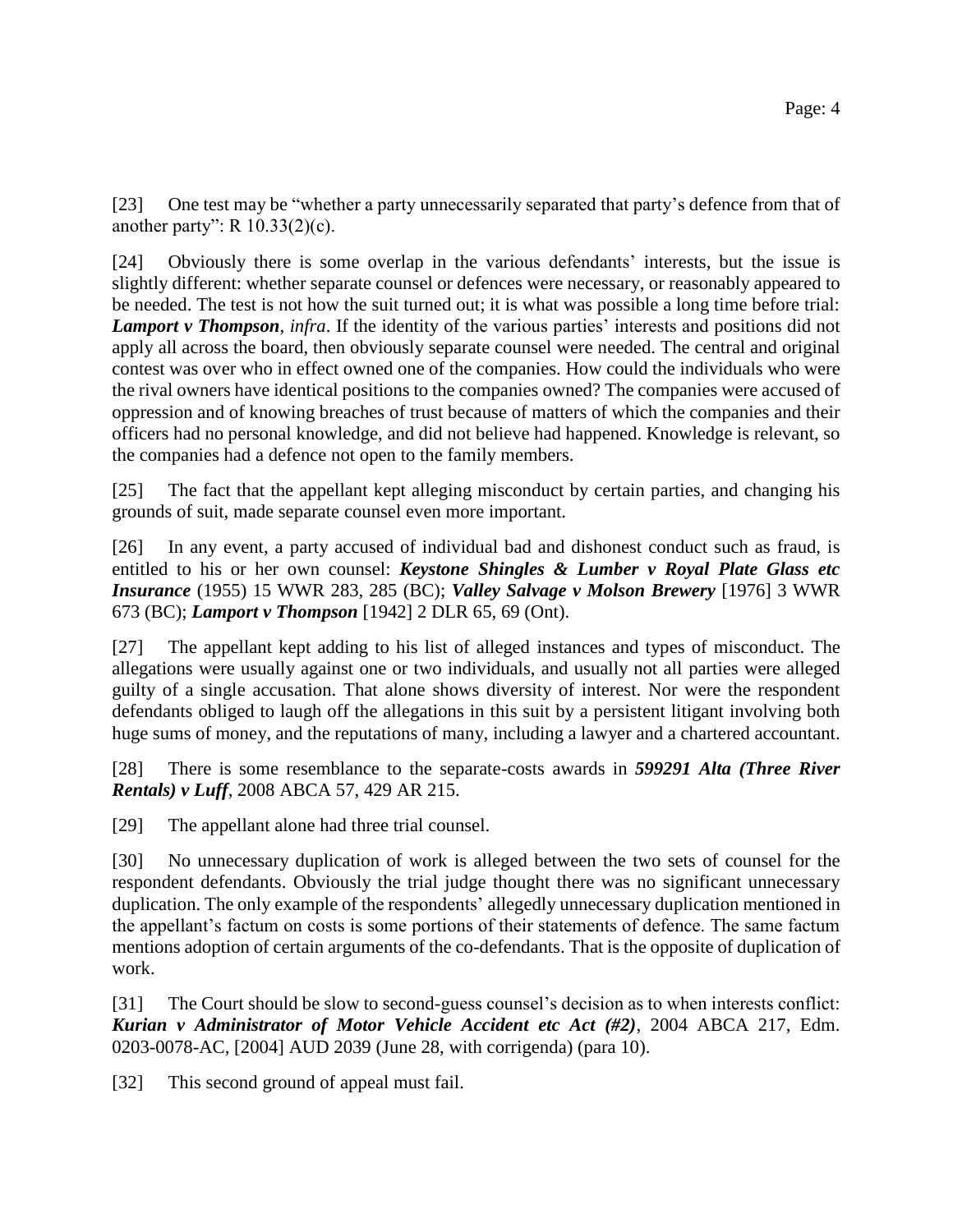#### **D. Cross-Appeal as to Scale of Costs for Latter Part of Trial**

[33] The respondents cross-appeal. The trial judge gave them quadruple column 5 only up to the close of the appellant plaintiff's case. The respondents say that they should not have been restricted to single column 5 after the close of the appellant's case. That reduction extends over 29 half-days of oral proceedings, which is much longer than most whole trials. The judge said that he lowered the scale of costs after that point for one reason only: because the appellant then dropped one of his claims (after some cajoling). The parties could not know then that the trial judge would dismiss the entire suit.

[34] However, the appellant dropped no factual allegations; the allegations all remained as the foundation for other causes of action. The only change was that the facts were no longer said to lead to oppression. For example, the head of the company was still accused of breach of trust, and the company still accused of knowing assistance, in respect of the same transactions which had been the foundation for the oppression claims dropped at the end of the plaintiff's case. Claims to repay salary were dropped against the company's head, but not claims to reimburse 22 transactions in that office. And at the same time as oppression was withdrawn, read-ins about the other transactions were entered as exhibits. The respondents led evidence to rebut that, and were cross-examined on that by the appellant.

[35] Only once during the case of the respondent defendants did the appellant object to an item of their evidence on grounds of irrelevance. The appellant's challenge to the 1995 conveyance which gave the head of the company his ownership was **not** withdrawn at the close of the plaintiff's case; it persisted until final oral argument.

[36] That the appellant plaintiff called only two live witnesses may sound relevant, but it leaves a mistaken impression, because most of the evidence went in by admissions, read-ins, and cross-examination. Indeed, since much of the evidence was never given out loud, length of oral proceedings is misleading.

[37] The pleas of misconduct were never formally withdrawn by amendment, discontinuance, or otherwise. The respondents (appellants by cross-appeal) and the trial judge both point that out. The closing argument of the appellant at trial repeated an allegation of dishonesty, and more surfaced on appeal.

[38] We must keep in mind that Schedule C is a purely-optional rubber stamp for a judge, who may use it or not, or amend it, as he or she sees fit. See *Caterpillar v Ed Miller*, *supra* (paras 6, 8), and R 10.31(3)(a).

[39] One must note the huge sums of money in issue: capital of one quarter of \$70,000,000 assets (according to trial evidence), plus disgorgement of profits or income for over 30 years. So the amounts in issue were far higher than column 5 involves. That column is for suits over \$1.5 million. Alberta courts routinely multiply it several fold.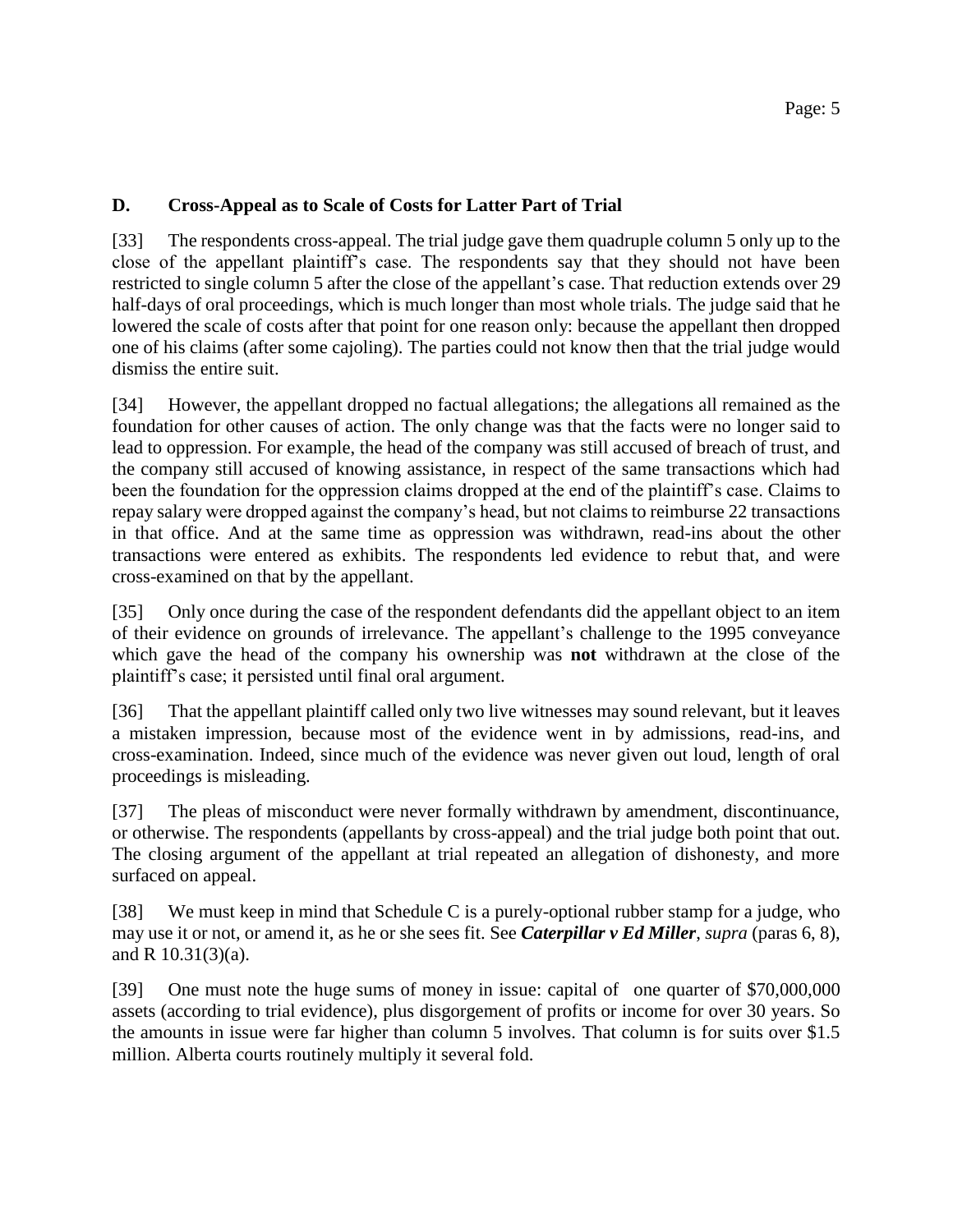[40] On top of that, Schedule C's amounts did not change with the new Rules. It was drafted by an *ad hoc* committee about 16 years ago.

[41] One might wonder whether the standard of review on appeal bars the Court of Appeal from interfering with this reduction of column. There were some palpable factual and legal errors by the trial judge on this point. We itemize some below.

[42] One error is simple. The trial judge calculated the period of lower costs during the respondents' case as including five one-half days of oral argument. But that argument covered the appellant plaintiff's case too; it included his evidence which was all given before he withdrew any allegation. The trial judge overlooked that point, and his Reasons do not contain anything which would justify reducing the costs for that step. Costs for those five half days must be put back up to quadruple column 5.

[43] As for the other 22 days of trial and after the plaintiff's case closed, it is true that the trial judge had some discretion, and that the Court of Appeal owes him deference. He reduced costs for one sole unusual and very discrete reason, which he described. The entire discussion is in para 29 of his Reasons:

I agree with the plaintiff that regard must be had to the fact that even a late narrowing of the issues, thereby reducing the length of a trial should be encouraged. Awarding enhanced costs for trial time thereafter would serve to discourage counsel from continuously reassessing their case during a trial. Counsel fairly observes that awarding enhanced costs in such a circumstance would mean there is no incentive for litigants to have regard to the principles enunciated in Rule 1.2.

[44] The trial judge cannot have meant that there would have been no incentive if any costs were above Schedule C after a claim was withdrawn. That would make no sense. The trial judge must have meant that the same full multiple of Schedule C after the withdrawal as before, would offer no incentive.

[45] But reducing the last part of the trial from 4 times column 5 to single column 5 is a 75% discount in the fee part of costs, estimated to be \$400,000. Even after putting argument costs back up to quadruple (about 1/6 of that) it will still be a huge discount off quadruple column 5. No one suggests that this particular incentive to drop claims should or could have any effect on costs before claims are dropped. (To do that would produce backwards incentives.)

[46] The trial judge's discretion to give some reduction after withdrawing a claim as an incentive, should be respected on appeal. But can a 3/4 (or 2/3) reduction be justified? (It is about 2/3 after putting argument back to 4 times column 5.) Is the reduction proportional to the size of incentive necessary? The Reasons do not reveal that the trial judge considered this aspect, let alone calculated it.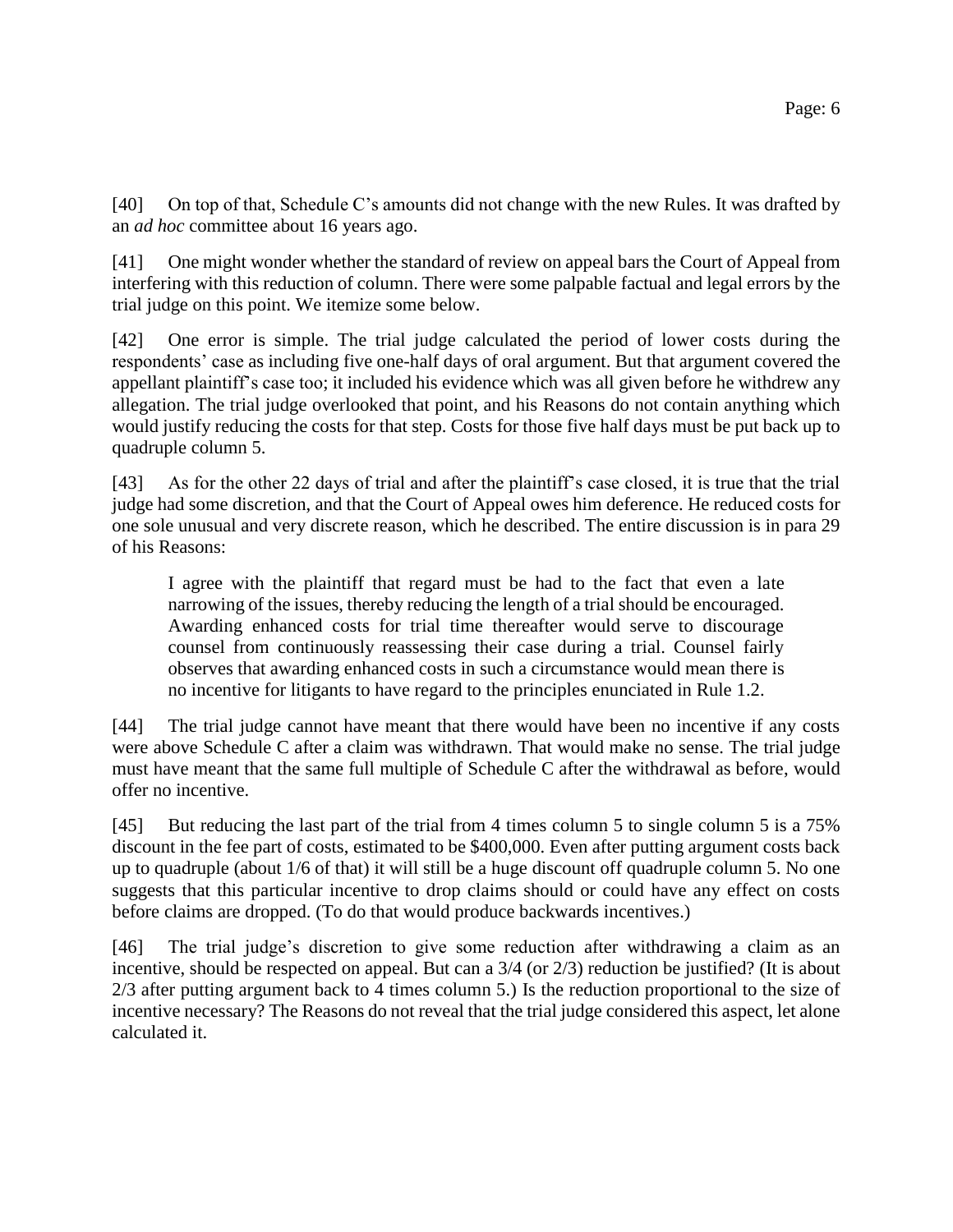[47] Four aspects of holding fees to single column 5 for the respondent defendants' part of the trial are disturbing.

[48] First, the appellant (respondent by cross-appeal) does not point to any evidence which the respondent defendants led at trial which they should not have, or was unnecessary. (Only one bit was objected to at trial as irrelevant.)

[49] Even more striking, the trial judge's Reasons on the merits show that the respondent defendants won the trial largely because of witnesses whom they called. A striking example is that of the surviving tax lawyer involved in the supposed 1976 appointment of beneficiaries. And some of the respondent defendants testified on those topics. Indeed another of the respondents' witnesses not only gave important eyewitness evidence, but prepared spreadsheets which the trial judge found "particularly useful".

[50] The second aspect is amount in issue. We have noted above the reasons why single column 5 would be clearly inadequate for any suit over assets and income of this size, even if it ran smoothly and without misconduct, and were not of unusual complexity.

[51] That factor got no weight whatever, as the trial judge put costs down to single column 5 (at the end of the trial) without any misconduct by the respondent defendants, nor any divided success.

[52] Third, we have noted above the undoubted incessant misconduct by the appellant plaintiff: a host of grave but unfounded allegations of misconduct. Similarly that got no weight at all during the second part of the trial when the defendants defended themselves against those allegations. That is baffling.

[53] Fourth, the trial judge noted the great complexity of the suit. Similarly it got no weight at all for the second part of the trial.

[54] For over 70 years, Courts of Appeal have had and used the power to interfere with discretionary decisions (such as costs) where improper weights are given (or not given) to irrelevant (or relevant) factors.

[55] The seminal case is *Evans v Bartlam* [1937] AC 473, [1937] 2 All ER 646 (HL(E)). The power of an appeal court to interfere was held to cover a case where not nearly enough weight had been given to an important factor, in *Charles Osenton & Co v Johnston* [1942] AC 130, [1941] 2 All ER 245, 250, 253, 256, 261 (HL(E)). That was approved in *Friends of the Oldman River Society v R* [1992] 1 SCR 3, 132 NR 321, [1992] 2 WWR 193, 246-47 (paras 104-05). It overturned a discretionary decision on grounds that it had given insufficient weight to an important question: p 249 (WWR (para 108)). See also *Dufault v Stevens* (1978) 86 DLR (3d) 671, 678 (BC CA), and *Campbell v Campbell* (1955) 14 WWR 690 (BC CA).

[56] A discretionary costs order was upset on appeal for giving no weight to two important factors, in *Minister of National Health v Apotex* (2000) 194 DLR (4th) 483, 265 NR 90, 94-95 (FCA).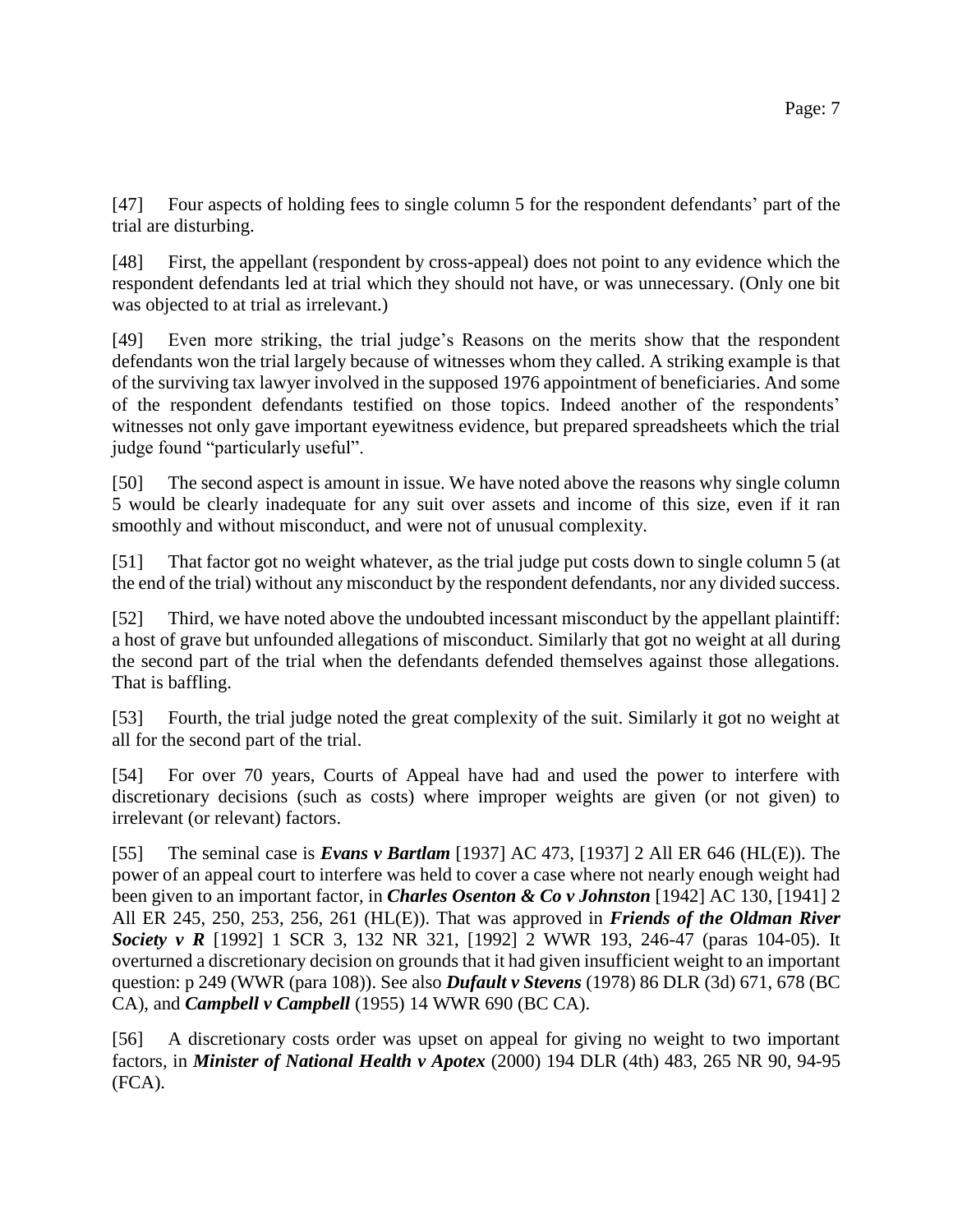[57] One must be careful; that is not a license to reweigh afresh on appeal every weight given by a trial judge to every factor. The precise limits of the power to upset on grounds of weight need not be settled here.

[58] But when a factor to weigh is clearly relevant, clearly exists, is clearly important, and gets no weight whatever (has no effect on the result), then the Court of Appeal should look closely at the matter. Here the trial judge's Reasons clearly show that four undoubted and important factors got no weight at all. That allows us to intervene.

[59] If the disputed part of the costs were a few thousand dollars, or a few per cent, probably we would not tinker. But where it is well over \$300,000 and is 65 to 75% of the fees for half the trial, we must intervene.

[60] We increase the fee costs for the latter part of the trial where the defendants led evidence, from single column 5 to treble column 5. (That includes any trial time consumed by rebuttal evidence by the appellant.) That leaves a drop in scale from quadruple to treble (i.e. a discount of single column 5) to respect the trial judge's decision to give an incentive for withdrawing claims, and to respect his choice of the type of incentive to give.

# **E. Conclusion**

[61] The appeal is dismissed, the cross-appeal allowed, costs for the five half days of argument are restored to quadruple column 5, and the column of Schedule C after the close of the plaintiff's case is increased to 3 times column 5.

[62] We award each set of respondents costs of this costs appeal fixed at \$68,000, plus disbursements fixed at \$600.

Appeal heard on September 11, 2013

Memorandum filed at Calgary, Alberta this  $27<sup>th</sup>$  day of September, 2013

Côté J.A.

Authorized to sign for: Costigan J.A.

Hughes J.